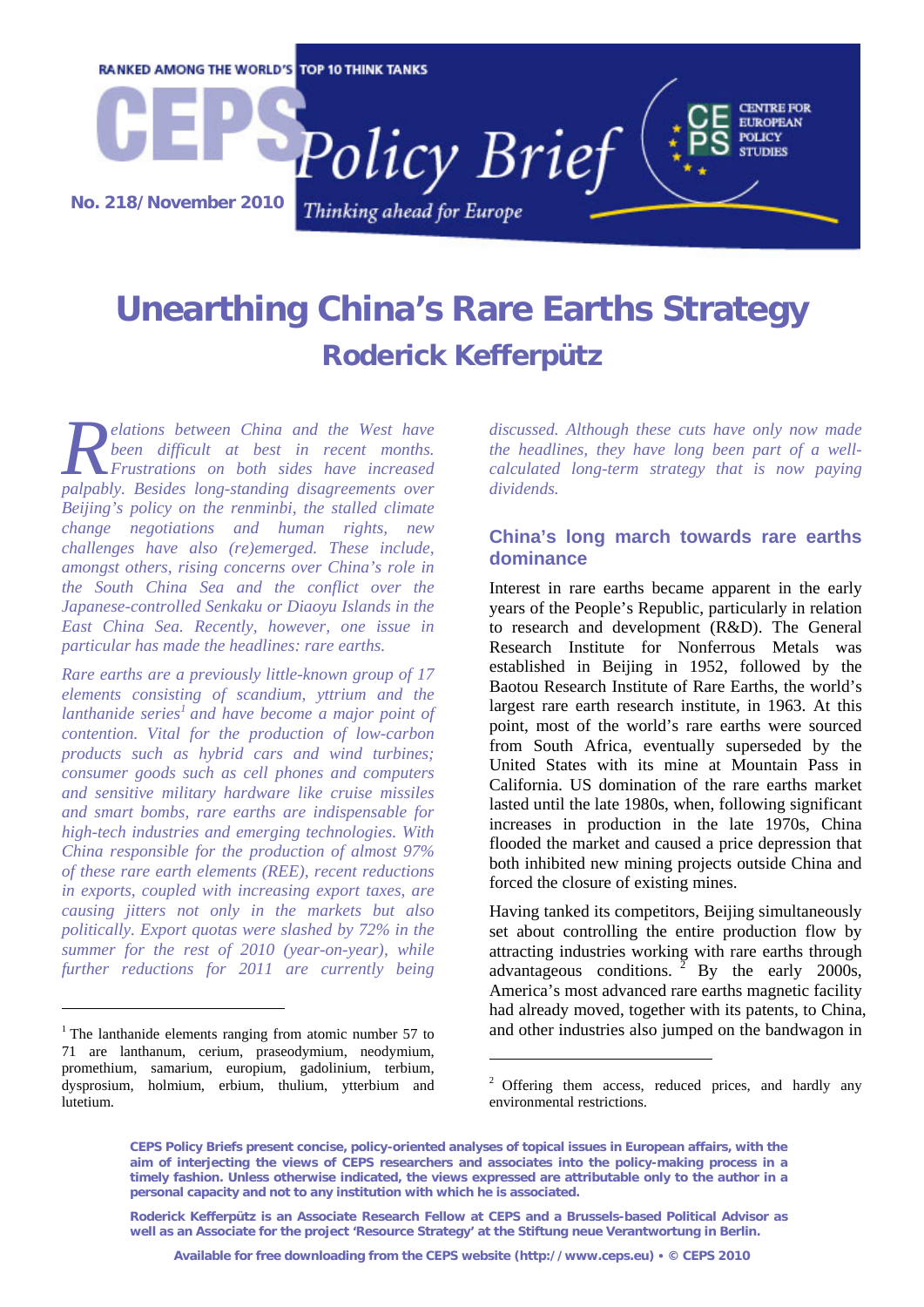pursuit of cheap rare earths.<sup>3</sup> The result? Not only is China dominant in the mining and refining of rare earths (up to 97% of worldwide production emanates from China), it also leads in the forming of rare earth metals into alloys and even the manufacture of magnet parts and components (up to 80% globally). Former President Jiang Zemin aptly summed up this strategy on a visit to Baotou in 1999 by stating: "Improve the development and applications of rare earths and change the resource advantage into economic superiority".

After having acquired control over all of the elements relevant to the rare earths industry, Beijing is now steadily reducing exports. This is for a number of reasons.

First and foremost, China is no longer content to merely supply Western value chains; it now aims to increase its own manufacture of high-tech products such as consumer goods and wind turbines. With domestic demand rising, the Chinese government has begun crowding out exports via quotas and tariffs. By 2010, for example, China had imposed export taxes on 23 rare earths categories<sup>4</sup> ranging from 25% on selected rare earths, primarily heavy ones, to up to 15% on light rare earths.<sup>5</sup> This, together with other factors such as market sentiment, has naturally led to higher prices. From 2006 to August 2010, europium rose from \$110/lb to nearly \$270/lb while cerium, used in window polishing and autocatalysts for example, increased from \$0.74/lb to \$11.34/lb. In this context, particularly if prices remain high over the mid- to long term, Western companies could be enticed to move production to China as they blindly follow the siren song of cheaper and more accessible rare earths. However, given the murky intellectual property rights environment, which provides China with the added bonus of access to new technologies and innovations, and given uncertainties with regards to demand, supply, prices and China in general, the majority of market players have so far been disinclined to re-locate production to China.<sup>6</sup>

Second, Beijing aims to increase its control and consolidate its domestic rare earths industry to transform it into something akin to a 'rare earths OPEC of one'. According to a draft plan by the Chinese central government, a wave of mergers and acquisitions will take place that will see around 120 mining companies merge into fewer than ten and 73 processing firms into about 20, supposedly by 2015. In addition, Beijing plans to establish a stockpiling system and rare earths producing provinces such as Shandong and Inner Mongolia have been asked to unify the supervision of extraction and set up a monitoring system for the entire production, transportation and sale of rare earths.<sup>7</sup> Coupled with this, Baotou Steel Rare Earth, which alone supplies 46% of the global market, and Jiangxi Copper have expressed interest in creating a unified pricing mechanism for light rare earths. According to equity analysts, that news alone was a prime reason behind a significant rise in prices. In short, the industry is being consolidated and production significantly controlled, as the government is considering eliminating producers whose annual production capacity is less than 8,000 tons of mixed rare earth minerals. This has also led to a crackdown on illegal mining and exports, which have provided importers with an important source of rare earths.

Last but not least, China aims to reduce the extremely high environmental burden associated with rare earths production. Mining and refining is difficult due to radioactive slurry tailings coming from thorium and uranium commonly found in rare earth ores as well as the toxic acids used in refining processes. Regulations are therefore currently being drafted that aim to upgrade production techniques. According to Yang Wanxi, a government adviser, the permissible amount of ammonia nitrogen per litre of production waste water will be lowered to 15 (from 25) milligrams. These new standards might close down numerous miners, further affecting supplies.<sup>8</sup> Beijing has often used these environmental concerns to argue for the restriction of rare earth supply. While it is an important and justifiable factor that explains reduced output, China is at times stretching this argument to mean that there will be significantly reduced exports to the West. This need not be the case. Naturally, reduced output could lead to less material being available for export but in an ideal, free, competitive market it can also mean less material available for the domestic market if international competitors offer better prices so more production is allocated to exports in order to maximise profits. The fact of the

<u>.</u>

provinces-to-unify-rare-earth-controls-global-times-says.html). 8

-

<sup>&</sup>lt;sup>3</sup> "Critical and Strategic Failure of Rare Earth Resources", J. Kennedy, March 2010,

<sup>(</sup>http://www.smenet.org/rareEarthsProject/TMS-NMAB $paperV-3.pdf$ 

<sup>&</sup>lt;sup>4</sup> These include many rare earth oxides, unmixed and mixed rare earth chlorinates, ores of rare earth metals, rare earth materials intermixed or interalloyed, etc.

<sup>&</sup>lt;sup>5</sup> Industry often divides rare earth elements into heavy rare earths (europium to lutetium) and light rare earths (lanthanum to samarium).

<sup>6</sup> This is based on discussions with companies at the Raw Materials Congress of the Association of German Industries (BDI) on 26 October 2010 in Berlin, Germany.

<sup>7 &</sup>quot;China Provinces to Unify Rare Earth Controls, Global Times, says", *Bloomberg News,* 8 September 2010 (http://www.businessweek.com/news/2010-09-08/china-

 <sup>&</sup>quot;Tighter standards mulled for rare earths", *China Daily*, 8 November 2010.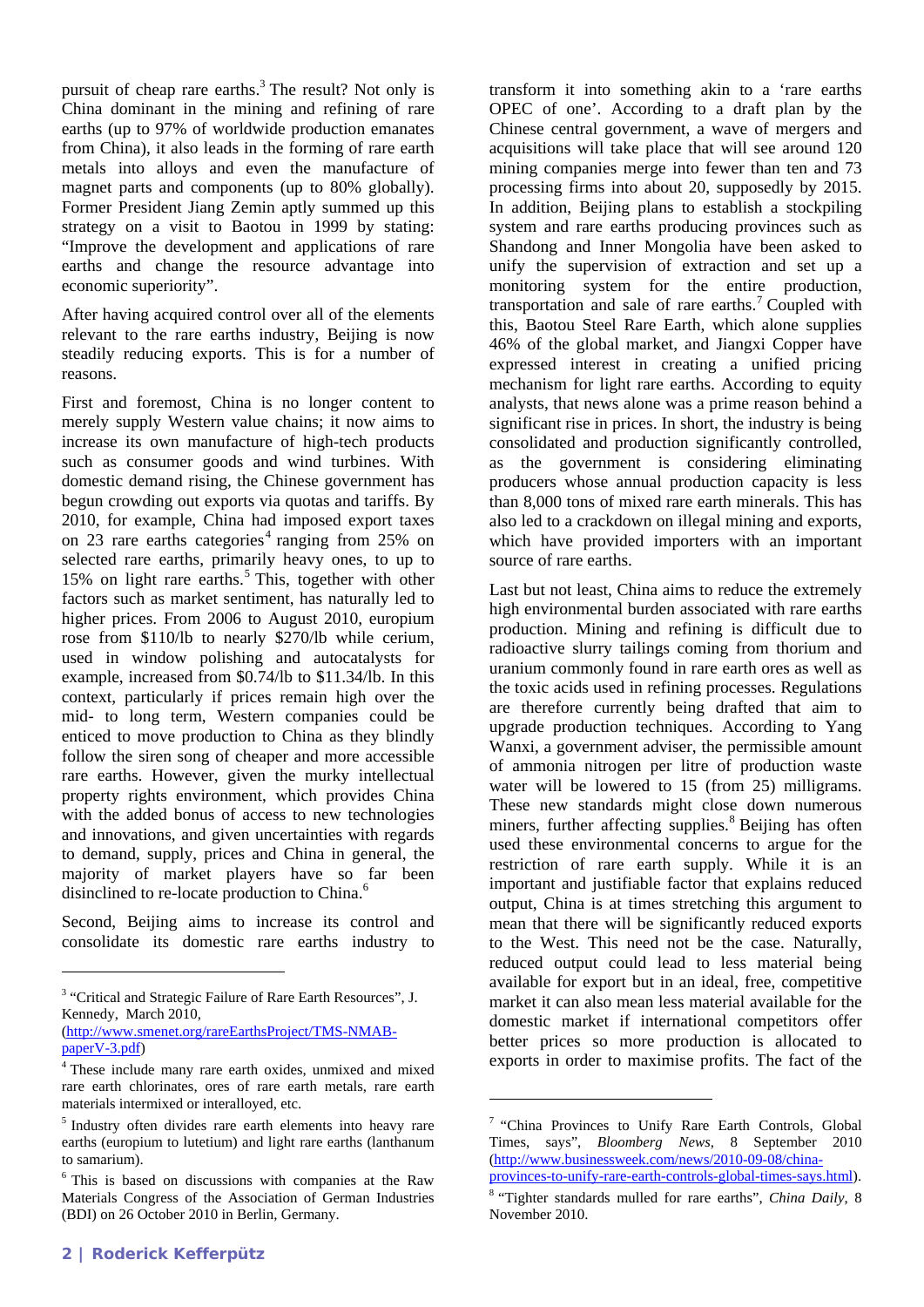matter is that exports are first and foremost curbed by Chinese tariffs and quotas and that environmental regulation affecting production will have an auxiliary rather than primary effect.

## **Increasing political tensions**

The world supply of rare earth metals is therefore volatile. This is particularly so in the context of changing needs. While the current demand of around 134,000 tons per year is met by an annual production of 124,000 tons, supplemented by above-ground stocks such as from inventories, a paper by the US Congressional Research Service states that :

world demand is projected to rise to 180,000 tons annually by 2012, while… by 2014, global demand for rare earth elements may exceed 200,000 tons per year. China's output may reach 160,000 tons per year.<sup>9</sup>

Such a rise in demand would lead to a shortage of 40,000 tons by 2014. These figures do not include the breaking-out of new technologies or innovations that require REEs, nor do they include any possible further reductions from China or a significant economic upswing.<sup>10</sup> The latter is a real concern, particularly given that around one year ago the Chinese Ministry of Industry and Information Technology (MIIT) recommended that the export of the most valuable rare earths be completely halted.

China's rare earths strategy, however, is not simply a hard-nosed business plan that pays economic dividends; its strategic foresight is now also translating into significant political clout. After an initial period of calm following Japan's detention of the captain of a Chinese fishing boat, for example, Beijing put aside its guiding principle *tao guang yang hui* ("bide our time and build up our capabilities") and came out swinging, blocking exports of rare earths to Japanese importers.

While Chinese officials have denied claims of an official export ban, it remains the case that exports were indeed halted, either by (un)official word from Beijing or due to independent actions from provincial party bosses or local officials. In the unlikely event that central government did not give the command, this would suggest that there is more chaos in the Middle Kingdom than meets the eye, something that would be of significant concern to Beijing. At one point in this saga, even the supply to the US and Europe was supposedly curtailed, with US Secretary

-

of State Hillary Clinton swiftly raising the issue with her Chinese counterparts. These events significantly raised tensions and greatly harmed China's image as a reliable economic player in the world.

## **Western options**

The lack of long-term strategic thinking has led the West and its industries to sleepwalk into a great dependency on Chinese production, lulled by the belief that the days of cheap rare earths would never end. These rare earths cut-offs should now jolt it back into action. After all, the term 'rare earths' is something of a misnomer; most rare earth elements are far more abundant than the term suggests. Deposits exist in the US, Canada, Australia, Greenland and even Sweden, where rare earths were first discovered, and actions are currently underway to access these resources. Molycorp Minerals alone, with its re-opened mine at Mountain Pass, California, expects to produce almost 20,000 tonnes of rare earth oxides (REO) by the end of 2012, while projects in Australia (Mt. Weld, Nolans, Dubbo Zirconia) and Canada (Hoidas Lake and the promising Thor Lake) are expected to be in production before 2014. Barring Chinese moves to again flush the market with cheap rare earths, which would clearly be contrary to their current strategy, non-Chinese mining can expect to experience a real boost in the coming years, which should reduce Chinese dominance in the mid- to long term.

The West should ensure that this development goes hand-in-hand with new refining, alloying and production capabilities, all of which used to be present to some degree. In 1990, for example, the US had 12 rare earth oxide magnet production factories providing 6,000 jobs, all for a global market that created \$600 million in gross revenue. Twenty years later, only four of those facilities remain with onetenth of the previous workforce, while the market has expanded to well over \$7 billion.<sup>11</sup> Creating a secure production chain for the low-carbon high-tech sector could therefore not only take advantage of the large international market but would also provide new jobs.

This, however, will take time; up to ten years according to some industry experts. In the intervening period, the West has an array of domestic and foreign policy tools at its disposal.

With regards to China on the foreign policy and trade front, a possible (although antagonistic) move could be to launch a second raw materials case to the WTO, following a first batch by the US, Mexico and the

<u>.</u>

<sup>9</sup> Marc Humphries, *Rare Earth Elements: The Global Supply Chain*, Congressional Research Service, 28 July 2010.<br><sup>10</sup> On the other hand, it is clear that a significant economic

downswing could likewise slightly reduce demand for rare earths.

<sup>11</sup> J. Kennedy, *Critical and Strategic Failure of Rare Earth Resources*, paper presented by the President of Wings Enterprises Inc. 2010.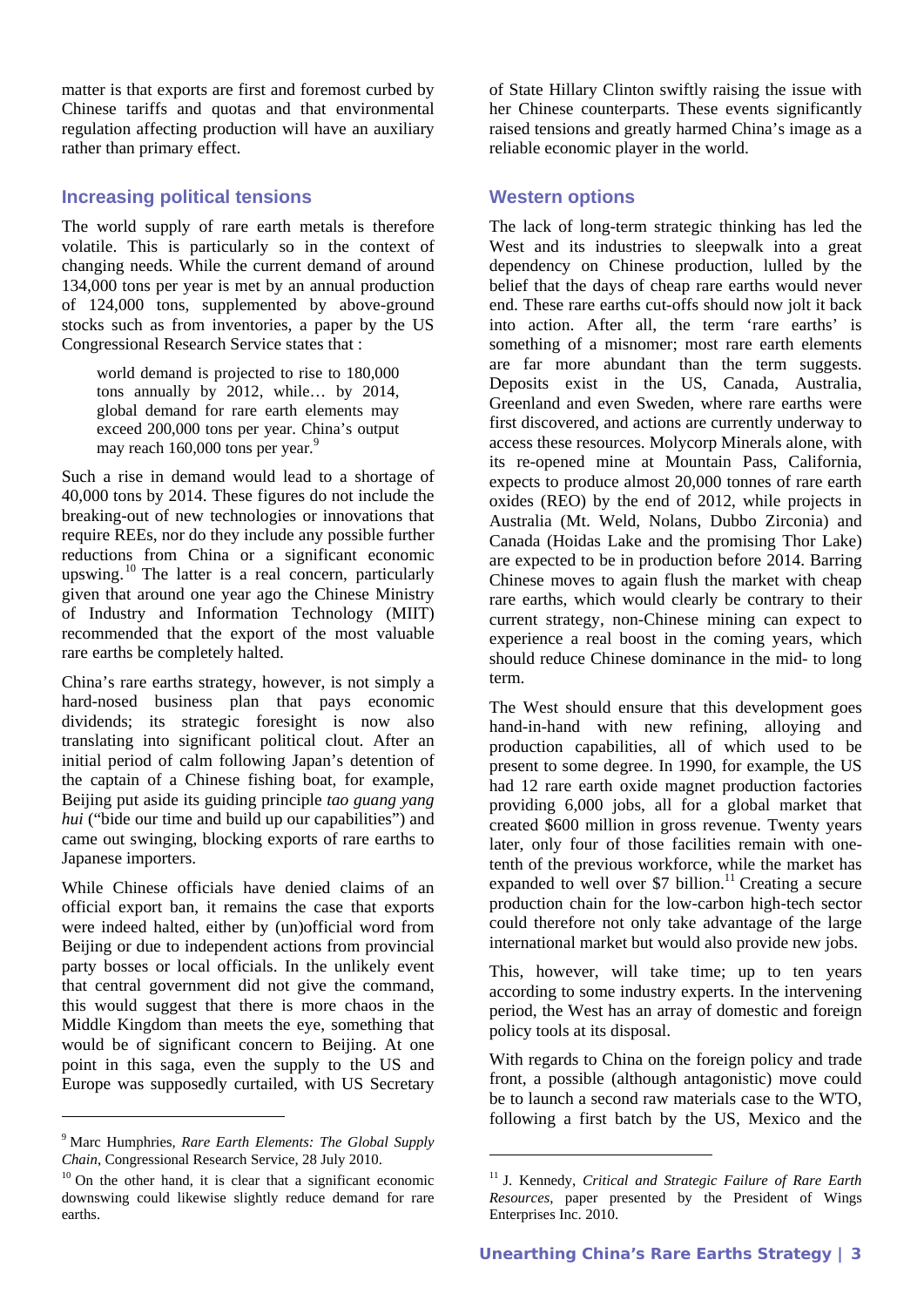European Union against China with regards to export restrictions and taxes on bauxite, fluorspar, coke, magnesium, manganese, silicon carbide, silicon metal, yellow phosphorus and zinc. According to the law firm Stewart & Stewart, a strong second case could be made for a violation by China on the basis of export taxes alone.<sup>12</sup> A step in this direction is already being taken, with the US United Steelworkers (USW) having filed a petition under US trade law Section 301 calling for the government to take action against China's "unfair trade practices to dominate green technology goods" by limiting access to critical raw materials. The US Senate and House of Congress were quick to pick this up, and the Office of the United States Trade Representative recently announced that the Obama administration has accepted the petition and will act on it accordingly.

Rushing into this, however, is unwise and could escalate the situation. Pascal Lamy, Director-General of the WTO, has already expressed a negative view of such an approach. This is particularly the case because the general WTO rules do not specifically prohibit export taxes. $^{13}$  In this context, there has been some talk of using the Doha Development Agenda to launch a new multilateral WTO agreement on export taxes. Given the lack of progress in Doha, this is extremely unlikely. Export quotas, however, could be challenged under GATT (General Agreement on Tariffs and Trade) Article  $XI$ ,  $^{14}$  although it also focuses more on import than export restrictions.

The United States and the European Union would therefore be well-advised to first wait and see what the result of their first case against China is going to be, with the next hearing on this case expected in December/January and a decision soon afterwards. Should this case fail, a second case will only aggravate the situation further, quite apart from the fact that it would also be doomed to failure. In a nutshell, it would do more harm than good.

Instead, the West should go for more co-operative approaches, which so far have gained little traction.

For example, it could make China an offer it would find difficult to refuse. While, in the short term at least, the West needs access to rare earths, China needs Western technology. This has been clearly shown by Chinese demands to ease Japanese high technology export controls in response to Japanese calls to ease rare earths restrictions. Making a *quid pro quo* on this issue could relieve short-term risks and allow the necessary breathing space until new mining and refining capacities are sufficiently developed. In addition, China could be provided with environmentally-friendly mining technologies, which would help the country to reduce the environmental burden associated with the production of rare earths. There could also be important best-practice sharing in this context. The European Commission, for example, has recently provided new guidelines on reconciling non-energy extraction within protected areas under NATURA 2000.<sup>15</sup> It could share these with its Chinese counterparts, which could help them in designing policies and regulations for their mining industries and environmental heritage.

Furthermore, in the field of research and development China, together with Japan, the US and the EU could also bundle forces to some degree on mutually beneficial technologies, for example in the field of more sustainable mining, recycling or resource efficiency. China has a proud tradition in rare earth research. It has many important laboratories and centres, such as those mentioned previously in addition to the State Key Laboratory of Rare Earth Materials, Chemistry and Applications (affiliated with Beijing University) and the State Key Laboratory of Rare Earth Resource Utilization in Changchun, as well as research programmes, such as Programme 863 (National High-Tech Research and Development) and Programme 973 (National Basic Research). <sup>16</sup> Coupling those with US research programmes and the upcoming 8<sup>th</sup> EU Research Framework Programme (FP8) could create some valuable synergies.

Better and more reliable data are also acquired for rare earths elements. The supply situation regarding rare earths remains patchy at best, with some claiming the resource crunch is nigh and others stating that new mines will stave off such a scenario. More concrete information is needed for each individual rare earth as the price and supply situation is very different for each one.

A report by the European Commission on critical raw materials, for example, was unable to distinguish between the different rare earths, which demonstrates

-

1

 $12$  Hearing on "Rare Earth Minerals and  $21<sup>st</sup>$  Century Industry", US House of Representatives Committee on Science and Technology, Subcommittee on Investigations and Oversight, Testimony of Terence P. Stewart, 16 March 2010.

<sup>&</sup>lt;sup>13</sup> Supposedly around one-third of WTO members impose export duties.

<sup>&</sup>lt;sup>14</sup> Article XI – General Elimination of Quantitative Restrictions. "1. No prohibitions or restrictions other than duties, taxes or other charges, whether made effective through quotas, import or export licences or other measures shall be instituted or maintained by any contracting party on the importation of any product of the territory of any other contracting party or on the exportation or sale for export of any product destined for the territory of any other contracting party."

<sup>15</sup> See http://ec.europa.eu/environment/nature/natura2000/ management/guidance\_en.htm

<sup>&</sup>lt;sup>16</sup> C. Hurst, "China's Ace in the Hole: Rare Earth Elements", *Joint Force Quarterly,* issue 59, October 2010.